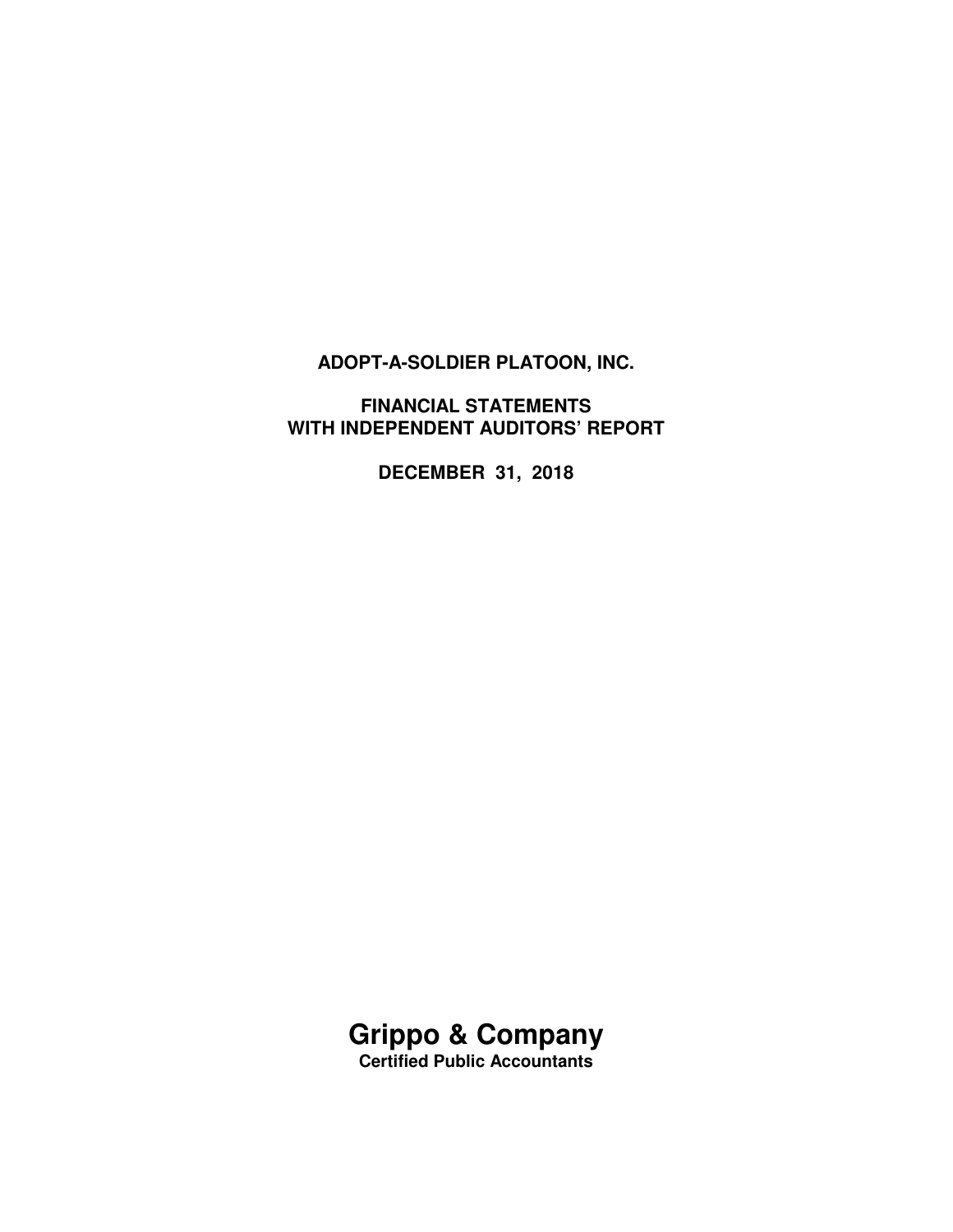# **ADOPT-A-SOLDIER PLATOON, INC.**

## **CONTENTS**

|                                          | Page   |
|------------------------------------------|--------|
| Independent Auditors' Report             | 3      |
| <b>Statements of Financial Position</b>  | 4      |
| <b>Statements of Activities</b>          | 5      |
| <b>Statements of Functional Expenses</b> | 6      |
| <b>Statements of Cash Flows</b>          | 7      |
| <b>Notes to Financial Statements</b>     | 8 - 12 |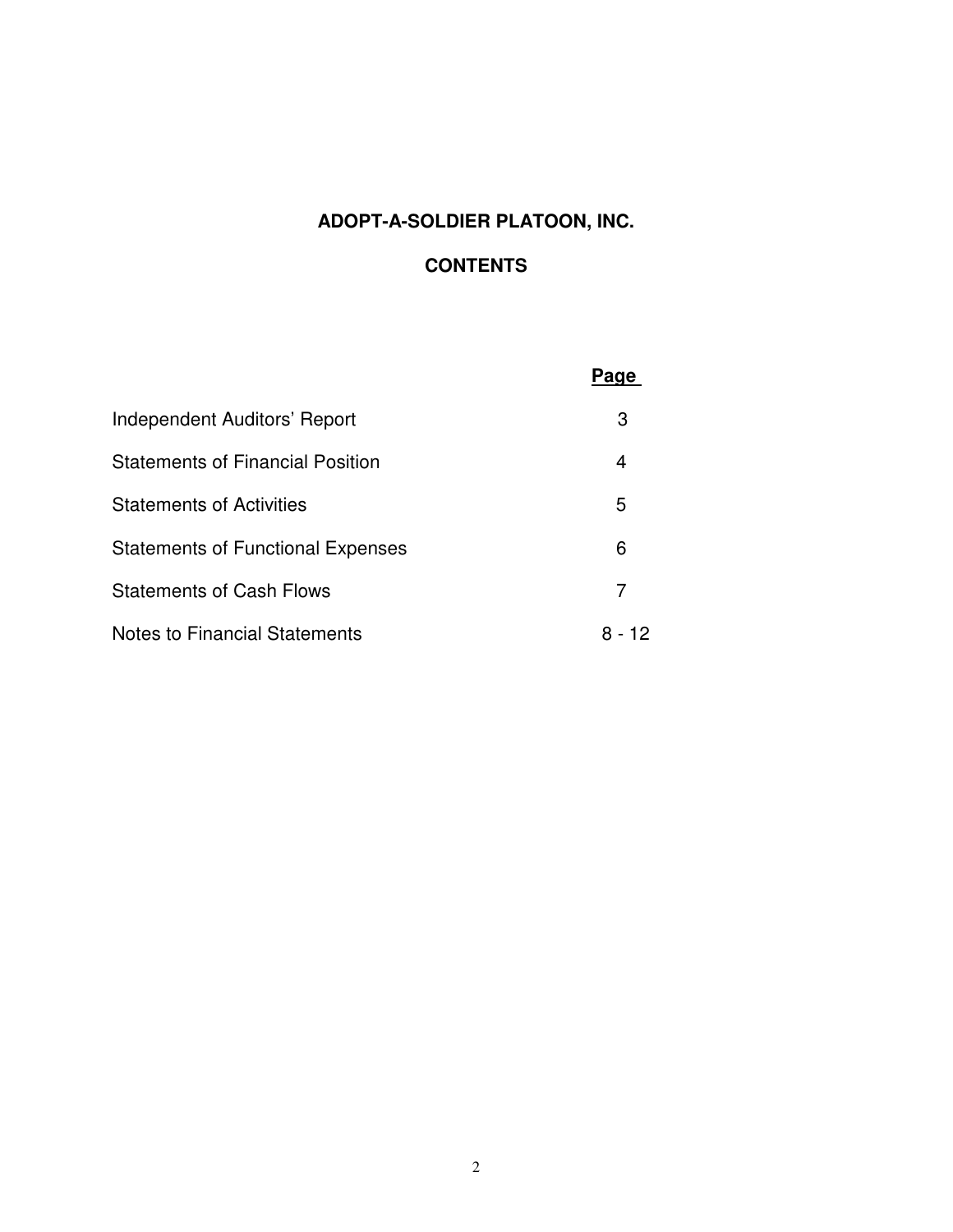*Grippo & Company Certified Public Accountants 447 Pearl Street Woodbridge, NJ 07095* 

#### **INDEPENDENT AUDITORS' REPORT**

To the Board of Trustees of Adopt-A-Soldier Platoon, Inc,.

We have audited the accompanying financial statements of Adopt-A-Soldier Platoon, Inc. (a nonprofit organization), which comprise the statement of financial position as of December 31, 2018 and 2017, and the statements of activities, functional expenses, and cash flows for the years then ended, and the related notes to the financial statements.

#### **Management's Responsibility for the Financial Statements**

Management is responsible for the preparation and fair presentation of these financial statements in accordance with accounting principles generally accepted in the United States of America; this includes the design, implementation, and maintenance of internal control relevant to the preparation and fair presentation of financial statements that are free from material misstatement, whether due to fraud or error.

#### **Auditors' Responsibility**

Our responsibility is to express an opinion on these financial statements based on our audit. We conducted our audit in accordance with auditing standards generally accepted in the United States of America. Those standards require that we plan and perform the audit to obtain reasonable assurance about whether the financial statements are free of material misstatement.

An audit involves performing procedures to obtain audit evidence about the amounts and disclosures in the financial statements. The procedures selected depend on the auditors' judgment, including assessment of the risks of material misstatement of the financial statements, whether due to fraud or error. In making those risk assessments, the auditors consider internal control relevant to the entity's preparation and fair presentation of the financial statements in order to design audit procedures that are appropriate in the circumstances, but not for the purpose of expressing an opinion on the effectiveness of the entity's internal control. Accordingly, we express no such opinion. An audit also includes evaluating the appropriateness of accounting policies used and the reasonableness of significant accounting estimates made by management, as well as evaluating the overall presentation of the financial statements.

We believe that the audit evidence we have obtained is sufficient and appropriate to provide a basis for our audit opinion.

#### **Opinion**

.

In our opinion, the financial statements referred to above present fairly, in all material respects, the financial position of Adopt-A-Soldier Platoon, Inc. as of December 31, 2018 and 2017 and the changes in its net assets and cash flows for the years then ended in conformity with accounting principles generally accepted in the United States of America.

Grippo & Company Grippo Company

July 3, 2019

*office 732-855-2227 fax732-855-5466 email GrippoandCo@msn.com*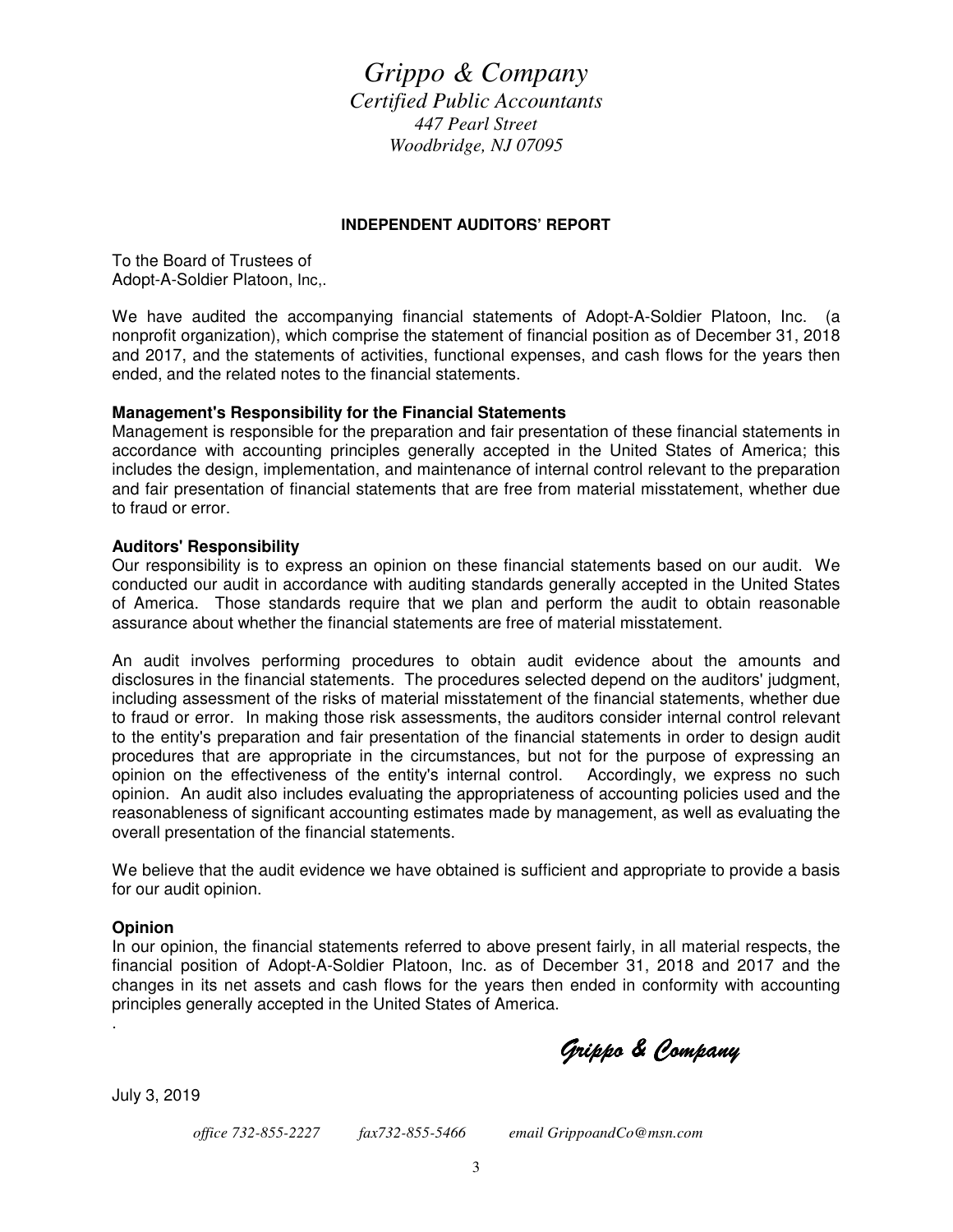## **Statements of Financial Position Adopt-a-Soldier Platoon, Inc. December 31, 2018 and 2017**

|                                         | 2018 |         |  | 2017 |         |  |
|-----------------------------------------|------|---------|--|------|---------|--|
| <b>ASSETS</b>                           |      |         |  |      |         |  |
| Cash and cash equivalents               | \$   | 384,617 |  | \$   | 325,077 |  |
| Contributions receivable                |      | 5,750   |  |      | 16,300  |  |
| Inventory                               |      | 17,371  |  |      | 57,370  |  |
| Prepaid expenses                        |      | 2,514   |  |      |         |  |
| Equipment, net                          |      | 1,866   |  |      | 2,967   |  |
| <b>Total Assets</b>                     | \$   | 412,118 |  | \$   | 401,714 |  |
| <b>LIABILITIES AND NET ASSETS</b>       |      |         |  |      |         |  |
| Liabilities                             |      |         |  |      |         |  |
| Accounts payable and accrued expenses   | \$   | 17,955  |  | \$   | 29,621  |  |
| Other liabilities                       |      | 280     |  |      |         |  |
| <b>Total Liabilities</b>                |      | 18,235  |  |      | 29,621  |  |
| <b>Net Assets</b>                       |      |         |  |      |         |  |
| Without donor restrictions              |      | 227,908 |  |      | 177,449 |  |
| With donor restrictions                 |      | 165,975 |  |      | 194,644 |  |
| <b>Total Net Assets</b>                 |      | 393,883 |  |      | 372,093 |  |
| <b>Total Liabilities and Net Assets</b> | \$   | 412,118 |  | \$   | 401,714 |  |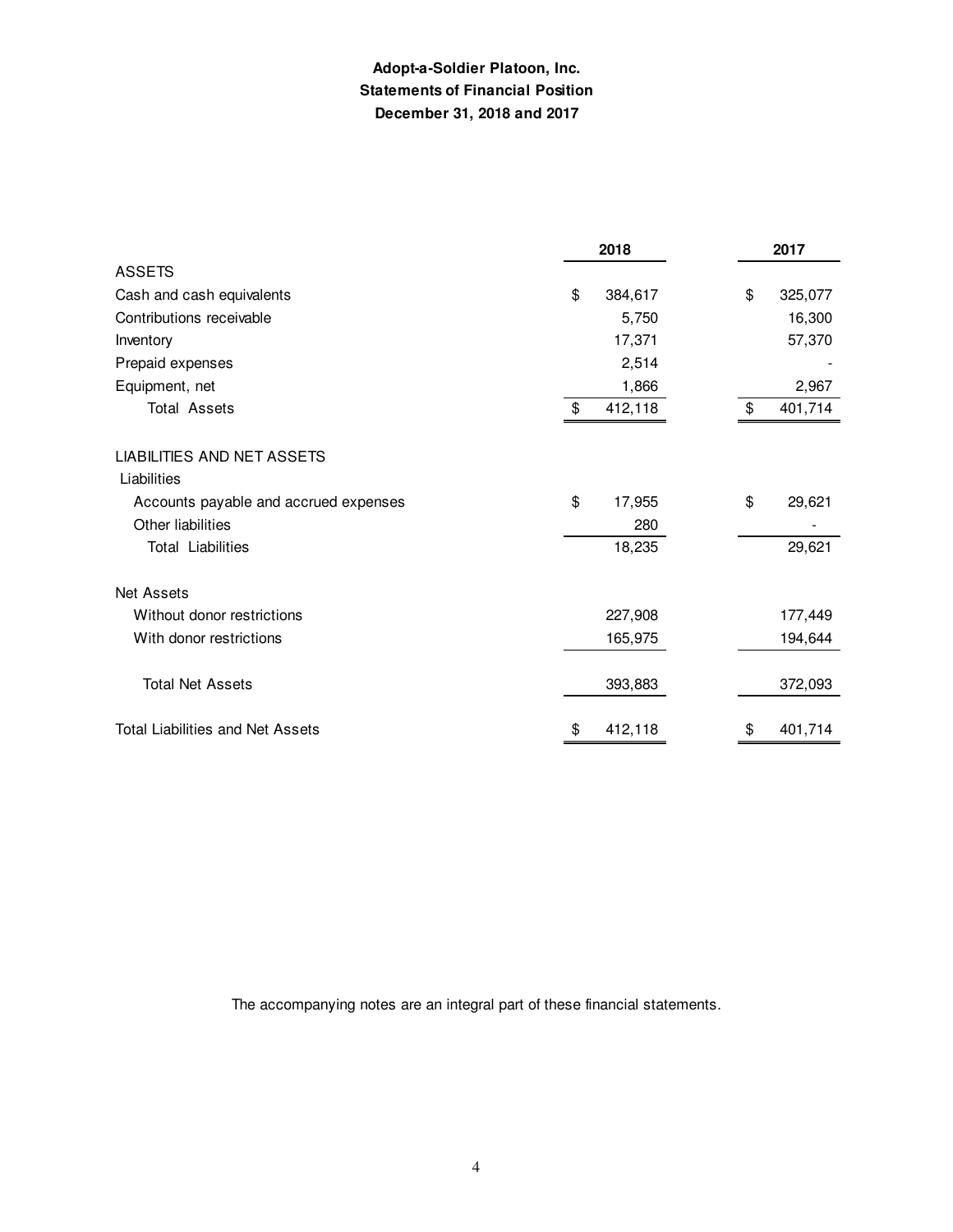### **Adopt-a-Soldier Platoon, Inc. Statements of Activities For the Years Ended December 31, 2018 and 2017**

|                                                         | 2018         |                                  |              |                          |    |              |               |
|---------------------------------------------------------|--------------|----------------------------------|--------------|--------------------------|----|--------------|---------------|
|                                                         | Without      |                                  |              | With                     |    |              |               |
|                                                         | <b>Donor</b> |                                  | <b>Donor</b> |                          |    |              |               |
|                                                         |              | <b>Restrictions Restrictions</b> |              |                          |    | <b>Total</b> | 2017          |
| Operating revenues and other support:                   |              |                                  |              |                          |    |              |               |
| Contributions                                           | \$           | 96,337                           | \$           | 63,700                   | \$ | 160,037      | \$<br>253,655 |
| Non-governmant grants                                   |              |                                  |              | 100,000                  |    | 100,000      | 75,000        |
| In-kind contributions                                   |              | 11,908                           |              | 211,055                  |    | 222,963      | 225,678       |
| Special event revenue, net of direct costs of \$101,908 |              |                                  |              | 104,030                  |    | 104,030      | 99,857        |
| Special event In-kind contributions                     |              |                                  |              | 28,312                   |    | 28,312       | 35,923        |
| Interest income                                         |              | 433                              |              |                          |    | 433          | 334           |
| Net assets released from restrictions                   |              | 535,766                          |              | (535, 766)               |    |              |               |
| <b>Total revenues and support</b>                       | \$           | 644,444                          | \$           | $(28, 669)$ \$           |    | 615,775      | \$<br>690,447 |
| <b>Operating expenses:</b><br>Program services:         |              |                                  |              |                          |    |              |               |
| Soldier weffare and morale, including in-kind expenses  |              | 563,545                          |              |                          |    | 563,545      | 549,007       |
| Total program services expenses                         |              | 563,545                          |              | $\overline{\phantom{0}}$ |    | 563,545      | 549,007       |
| Supporting services                                     |              |                                  |              |                          |    |              |               |
| Fundraising                                             |              | 8,316                            |              |                          |    | 8,316        | 4,386         |
| Management and general                                  |              | 22,124                           |              |                          |    | 22,124       | 22,026        |
| <b>Total supporting services expenses</b>               |              | 30,440                           |              | $\overline{\phantom{0}}$ |    | 30,440       | 26,412        |
| <b>Total expenses</b>                                   |              | 593,985                          |              | $\overline{\phantom{0}}$ |    | 593,985      | 575,419       |
| Increase (decrease) in net assets                       |              | 50,459                           |              | (28, 669)                |    | 21,790       | 115,028       |
| Net assets - beginning of year                          |              | 177,449                          |              | 194,644                  |    | 372,093      | 257,065       |
| Net assets - end of year                                | \$           | 227,908                          | \$           | 165,975                  | \$ | 393,883      | \$<br>372,093 |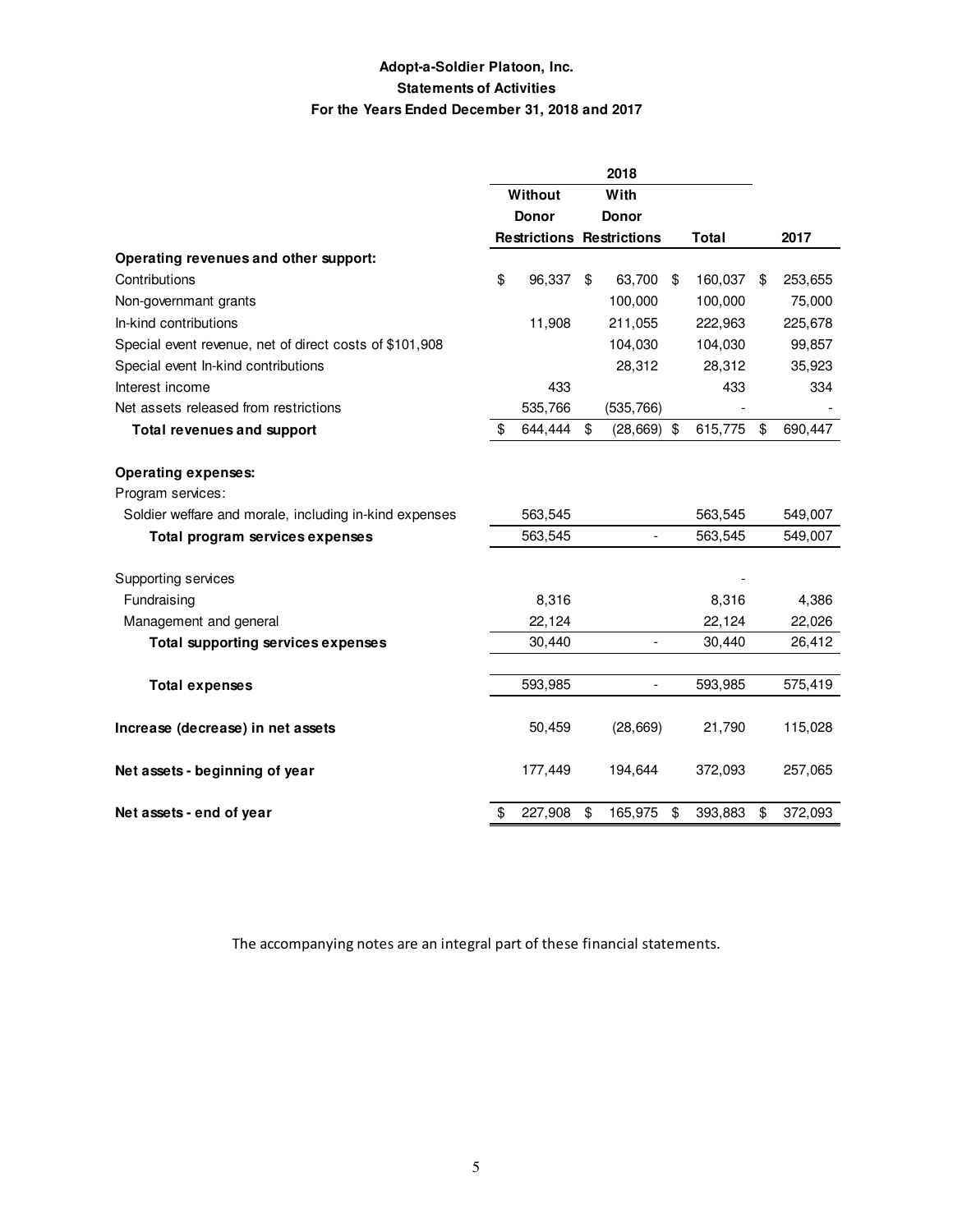#### **Adopt-a-Soldier Platoon, Inc Statement of Functional Expenses For the Years Ended December 31, 2018 and 2017**

|                                   | Program            |                 |                            |                    |               |    |         |
|-----------------------------------|--------------------|-----------------|----------------------------|--------------------|---------------|----|---------|
|                                   | <b>Services</b>    |                 | <b>Supporting Services</b> |                    |               |    |         |
|                                   | <b>Soldier</b>     |                 | Management                 |                    |               |    |         |
|                                   | <b>Welfare and</b> |                 | and                        |                    | 2018          |    | 2017    |
|                                   | <b>Morale</b>      |                 | General                    | <b>Fundraising</b> | Total         |    | Total   |
| Direct program expenses           |                    |                 |                            |                    |               |    |         |
| Care Packages                     | \$<br>227,262      | \$              |                            | \$                 | \$<br>227,262 | \$ | 179,353 |
| <b>Troop Morale</b>               | 67,709             |                 |                            |                    | 67,709        |    | 61,325  |
| Operation Wounded Care            | 185,597            |                 |                            |                    | 185,597       |    | 254,232 |
| Total direct program expenses     | 480,568            |                 |                            |                    | 480,568       |    | 494,910 |
| Postage                           | 63,503             |                 | 564                        |                    | 64,067        |    | 38,217  |
| Donated warehouse facilities      | 11,908             |                 |                            |                    | 11,908        |    | 10,608  |
| Travel and meetings               | 3,228              |                 | 195                        | 2,903              | 6,326         |    | 4,001   |
| Supplies                          | 412                |                 | 249                        |                    | 661           |    | 3,300   |
| Advertising                       |                    |                 |                            |                    |               |    | 175     |
| Fundraising                       |                    |                 |                            | 4,513              | 4,513         |    | 4,138   |
| Accounting fees                   |                    |                 | 10,000                     |                    | 10,000        |    | 7,723   |
| Insurance                         |                    |                 | 965                        |                    | 965           |    | 2,546   |
| Equip rental and maintenance      | 2,247              |                 |                            |                    | 2,247         |    |         |
| Telephone and communications      |                    |                 | 2,999                      |                    | 2,999         |    | 2,612   |
| Depreciation expense              |                    |                 | 1,101                      |                    | 1,101         |    | 891     |
| Data processing                   | 780                |                 | 3,134                      |                    | 3,914         |    | 3,200   |
| State registration fees           |                    |                 | 528                        |                    | 528           |    | 528     |
| Registered agent fees             |                    |                 | 262                        |                    | 262           |    | 385     |
| Miscellaneous expenses            | 899                |                 | 2,127                      | 900                | 3,926         |    | 2,185   |
| Total expenses                    | \$<br>563,545      | $\overline{\$}$ | 22,124                     | \$<br>8,316        | \$<br>593,985 | \$ | 575,419 |
| Per cent of total expenses - 2018 | 94.9%              |                 | 3.7%                       | 1.4%               | 100.0%        |    |         |
| Per cent of total expenses - 2017 | 95.4%              |                 | 3.8%                       | 0.8%               |               |    | 100.0%  |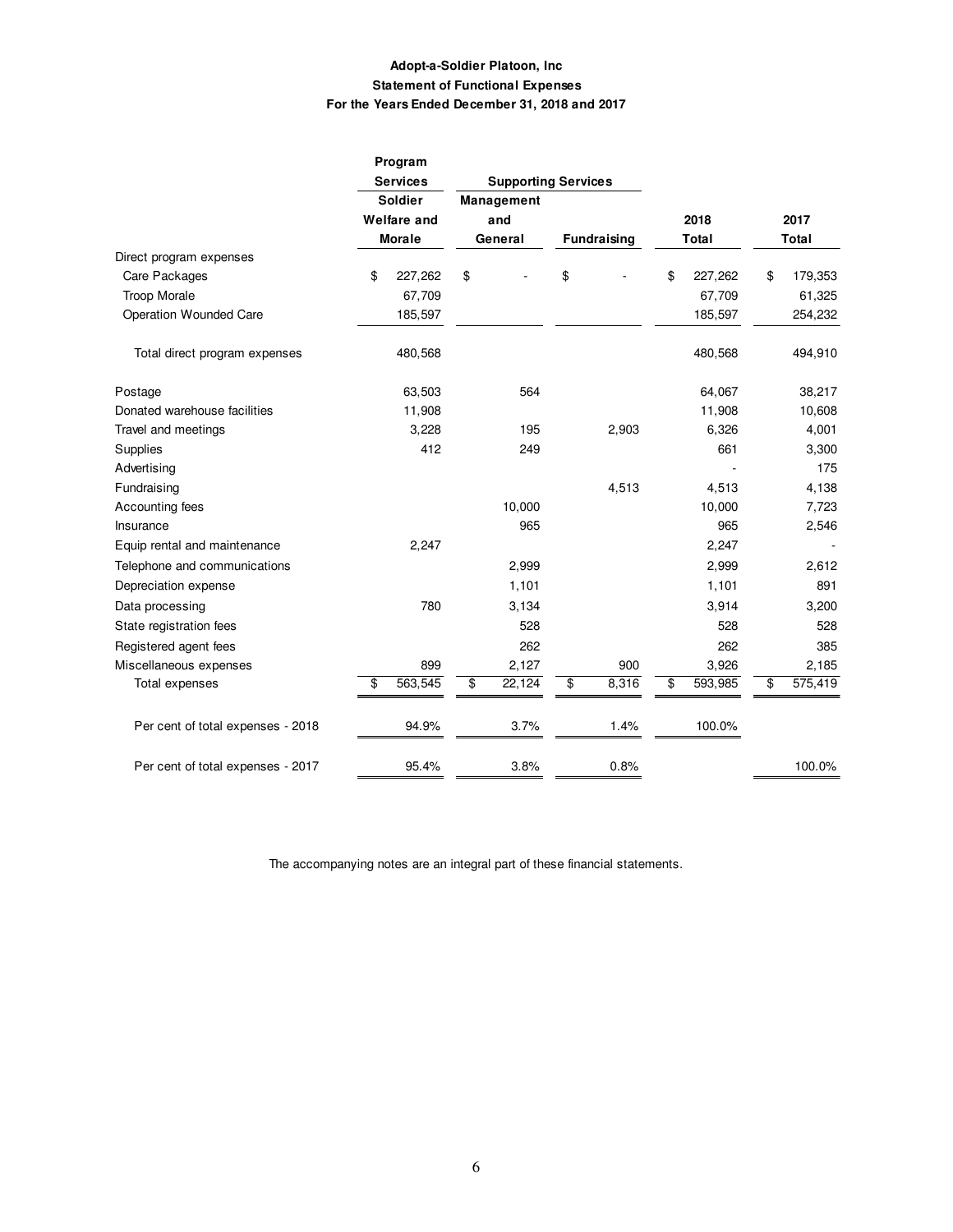## **Statements of Cash Flows Adopt-a-Soldier Platoon, Inc. For the Years Ended December 31, 2018 and 2017**

|                                                       | 2018 |          |  | 2017 |           |  |
|-------------------------------------------------------|------|----------|--|------|-----------|--|
| <b>Cash Flows From Operating Activities:</b>          |      |          |  |      |           |  |
| Changes in net assets                                 | \$   | 21,790   |  | \$   | 115,028   |  |
| Adjustments to reconcile change in net assets to cash |      |          |  |      |           |  |
| provided by operating activities--                    |      |          |  |      |           |  |
| Depreciation                                          |      | 1,101    |  |      | 891       |  |
| Changes in operating assets and liabilities--         |      |          |  |      |           |  |
| Contributions receivable                              |      | 10,550   |  |      | (16, 300) |  |
| Inventory                                             |      | 39,999   |  |      | (33, 747) |  |
| <b>Prepaid Expenses</b>                               |      | (2,514)  |  |      | 202       |  |
| Accounts payable and accrued expenses                 |      | (11,666) |  |      | 3,539     |  |
| Other liabilities                                     |      | 280      |  |      |           |  |
| Net Cash Provided by Operating Activities             |      | 59,540   |  |      | 69,613    |  |
| Net Increase in Cash and Cash Equivalents             |      | 59,540   |  |      | 69,613    |  |
| Cash and Cash Equivalents - Beginning of Year         |      | 325,077  |  |      | 255,464   |  |
| Cash and Cash Equivalents - End of Year               | \$   | 384,617  |  | \$   | 325,077   |  |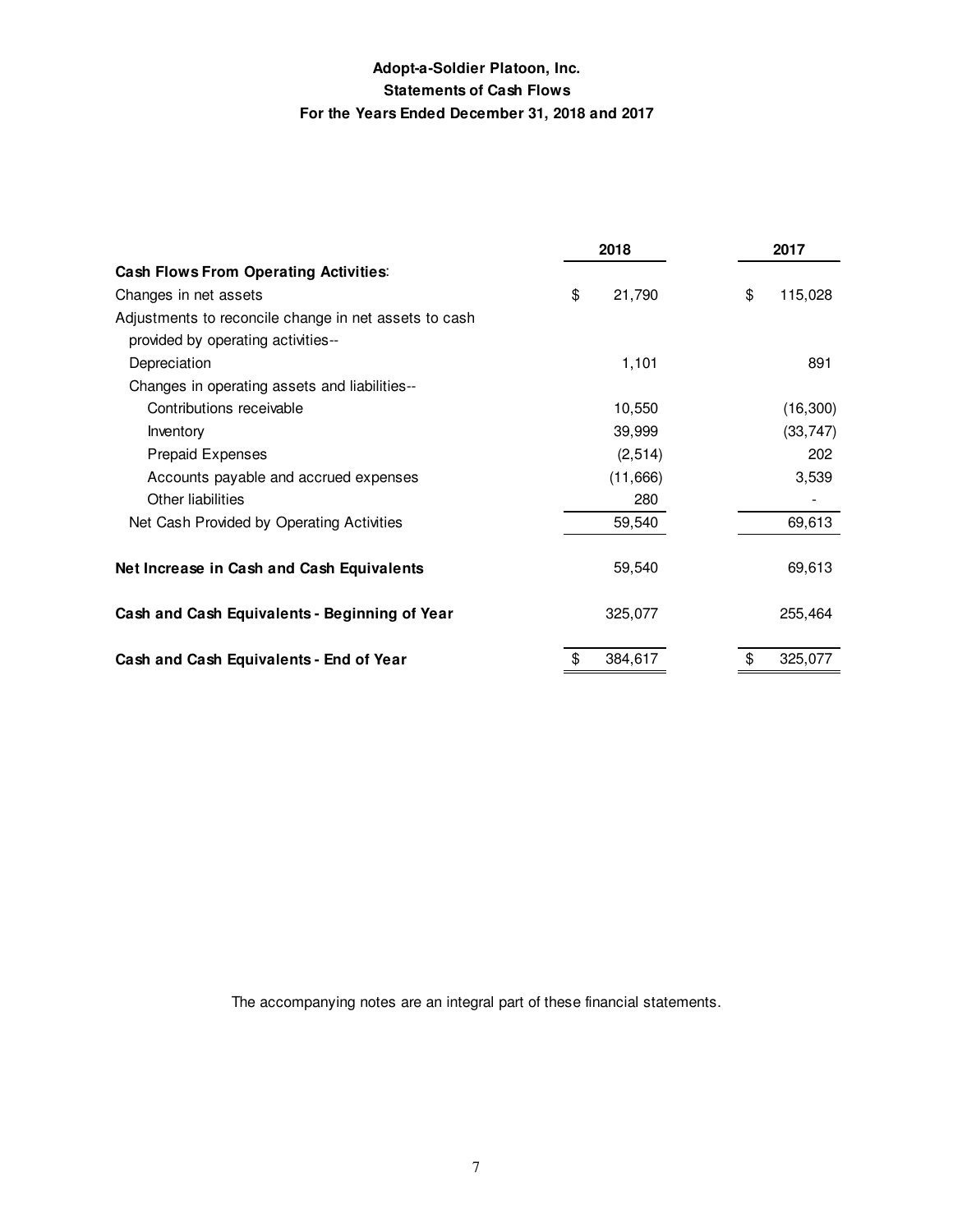## **ADOPT-A-SOLDIER PLATOON, INC. NOTES TO FINANCIAL STATEMENTS DECEMBER 31, 2018**

#### **1. ORGANIZATION AND NATURE OF ACTIVITIES**

Adopt-A-Soldier Platoon, Inc. (the "Organization") is a New Jersey domestic non-profit entity which was incorporated in 2007 for the purpose of lifting the morale and supporting the welfare of active members and veterans of the United States Armed Forces, their immediate families, and the immediate families of deceased veterans.

The By-Laws of the Organization prohibit salaries and benefits. Accordingly, the Organization does not have any employees. Rather it is staffed by volunteers who are reimbursed for any expenses incurred on behalf of the Organization.

Contributions are received primarily from a network of individual and business supporters that have grown mostly by word-of-mouth. In addition, the Organization maintains a public website (https://aasp.vet) to inform the public about its mission and to solicit contributions from individuals and businesses. The Organization is registered to solicit donations in New Jersey and the Commonwealth of Massachusetts.

## **2. SUMMARY OF SIGNIFICANT ACCOUNTING POLICIES**

### • **Basis of Accounting and Use of Estimates**

The accompanying financial statements include all accounts of the Organization and are prepared on the accrual basis of accounting. The preparation of these financial statements requires management to make estimates and assumptions that affect the reported amounts of assets and liabilities and disclosure of contingent assets and liabilities at the date of the financial statements and reported amounts of revenues and expenses during the reporting period. Actual amounts could differ from these estimates.

## • **Basis of Presentation**

The Organization includes established standards for external financial reporting by not for-profit entities based on recommendations of the Financial Accounting Standards Board (Accounting Standards Update ASU 2016-14). This new standard is intended to improve how a not-for-profit entity classifies its net assets, as well as the information it presents in the financial statements about its liquidity and availability of resources, expenses, investment returns and cash flows. Specifically, the new guidance replaces the three classes of net assets (unrestricted, temporarily restricted and permanently restricted) previously presented in the financial statements with two classes of net assets, which are based on the existence or absence of donor-imposed restrictions. ASU 2016-14 includes specific disclosure requirements intended to improve a financial statement user's ability to assess an entity's financial resources along with its management of liquidity risk and availability of its financial assets for general expenses for one year from the date of the statement of financial position.. Accordingly, as required, the Organization has adopted ASU 2016-14 for its 2018 financial statements and has restated its prior year's financial statements for comparative purposes.

#### • **Net Asset Classifications**

Net assets and revenues and support are classified based on the existence or absence of donor-imposed restrictions. Therefore, net assets and changes therein are classified and reported as follows: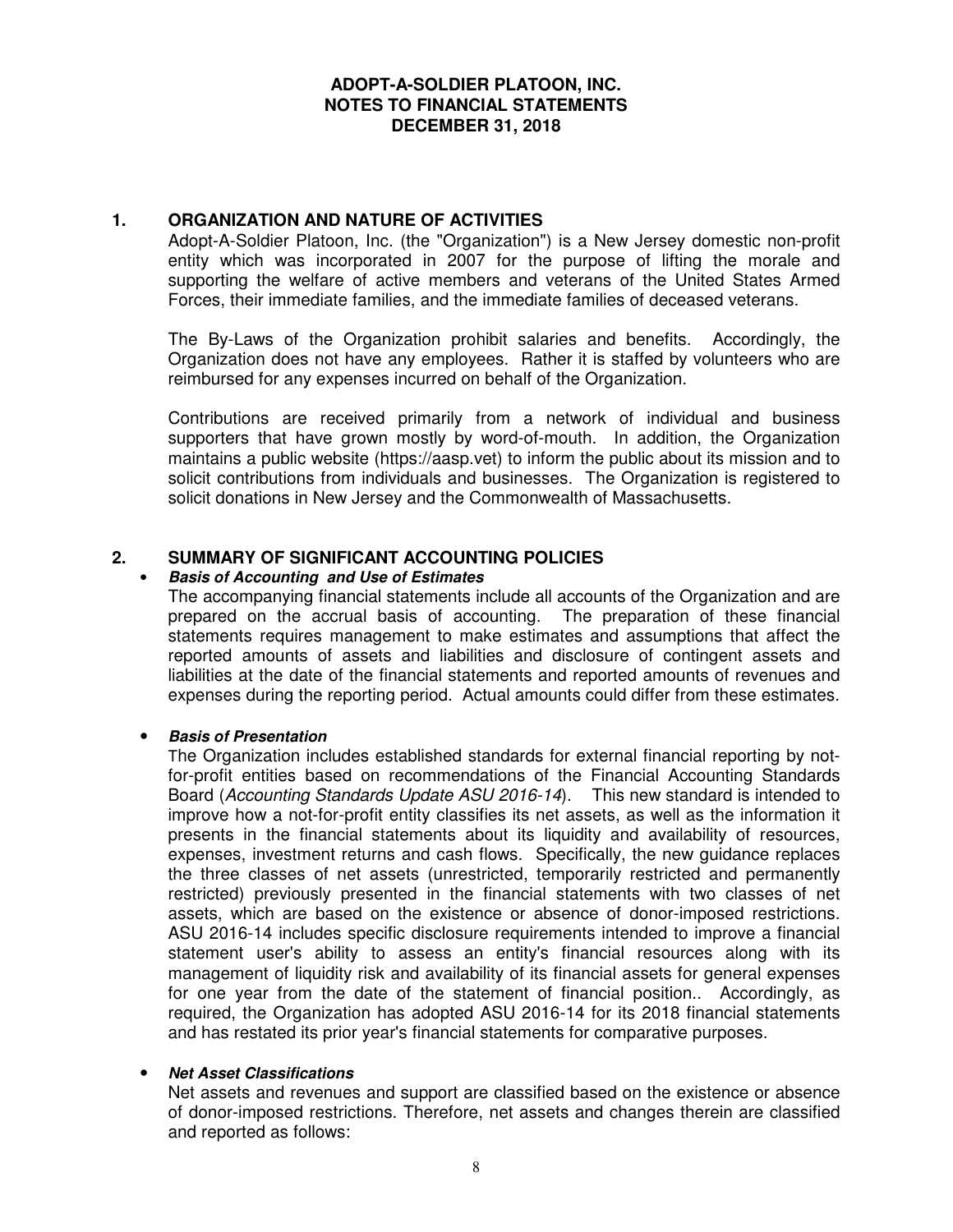Net assets without donor restrictions are net assets available for use in general operations by the Organization and are not subject to any donor-imposed restrictions.

Net assets with donor restrictions are net assets that are subject to donor-imposed restrictions. Some donor-imposed restrictions are temporary in nature and will be released by incurring expenses that satisfy the restricted purposes or by occurrence of the passage of time or other events specified by donors. Other donor-imposed restrictions may be permanent or perpetual in nature and may or may not specify how any income on these net assets may be applied. The Organization does not have any net assets that are permanent or perpetual in nature.

#### • **Cash and Cash Equivalents**

The Organization considers all highly liquid investments with a maturity of three months or less when purchased to be cash equivalents. For purposes of the Statement of Cash Flows cash consists of demand deposits held in banks and funds in the Organization's Pay Pal account as of December 31, 2018 and 2017.

### • **Concentration of Credit Risk**

The Organization maintains its regular cash balances and investments with a highly respected financial institution. Cash and cash equivalent deposits at times during the year exceed the National Credit Union Administration (NCUA) limit of \$250,000. Management believes that the Organization is not exposed to any significant credit risk due to the credit quality of the financial institution holding these investments.

#### • **Investment Income Recognition**

The Organization records interest as income is earned.

#### • **Grants and Cash Contributions**

The Organization records income from grants in the period received, unless designated otherwise by the grantors. Contributions are also recorded in the period when cash is received or in the period when an unconditional promise has been made.

#### • **In-Kind Contributions**

In-kind gifts are recorded at fair value on the date of the contribution. The Organization receives donated personal care and comfort items, foodstuffs, and recreation equipment. The valuation of these contributed goods is based on management's estimate of the fair value of each item received, which is based on such factors as the amount specified by the donor based on the wholesale selling price or management's own subjective appraisal based on research. In addition, items of a unique or personal nature which do not have readily determinable fair values and goods which do not conform to the Organization's size or quality requirements for shipping are either assigned a nominal value or no value at all.

 Donated services are recognized in the financial statements at their fair value as contributions if the services create or enhance non-financial assets or require specialized skills which would otherwise be purchased and are performed by individuals with these skills.

A number of unpaid volunteers have made contributions of their time to various programs of the Organization. Such contributions have not been reflected in the financial statements due to the difficulty of determining objective measurement or valuation.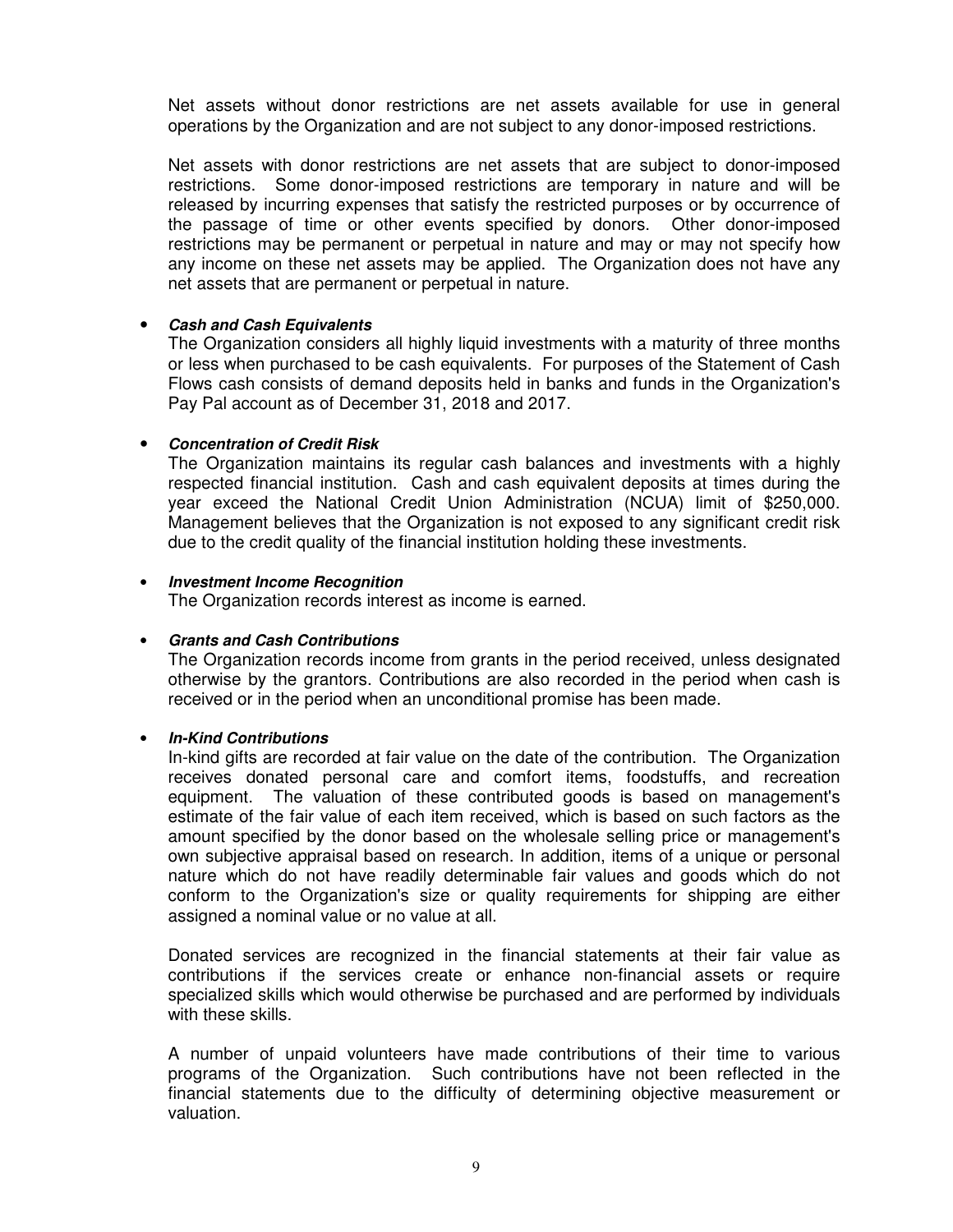#### • **Inventory**

Inventory consists of both purchased and donated products. Purchased products are stated at the lower of FIFO (first-in, first-out) cost method or market value whereas donated inventory is stated at the lower of estimated fair value on the date of receipt or market value.

#### • **Fixed Assets**

The Organization follows the policy of capitalizing furniture and equipment at cost or fair value if acquired by gift for those assets with a value of \$1,000 or more. Depreciation is computed on a straight-line basis over 5 years. Assets are removed from the records at the time of disposal.

### • **Functional Expenses**

The costs of providing various program and supporting services have been summarized on a functional basis in the statement of functional expenses. Costs have been allocated to direct program and supporting services benefited as follows:

### (1) Direct Program Services

Operation Care Cartons is a program activity that involves the distribution of personal care supplies and foodstuffs to United States military units serving abroad, primarily those stationed in combat zones.

Operation Morale, Welfare and Recreation (MWR) is a program that includes the distribution of recreational items such as sports equipment, physical fitness equipment, video game systems, and musical instruments to troops serving abroad. In addition, on occasion the Organization conducts Military Appreciation Tours that include video game tournaments, celebrity "meet and greet sessions" and entertainment shows.

Operation Wounded Care is a program activity that provides aid and support to combat surgical hospitals in Afghanistan, Kuwait and Germany, and to military personal and veterans who were wounded or injured during their service. This activity encompasses hospitalized troops both home and abroad as well as personnel transitioning to civilian life with permanent injuries.

#### (2) Fundraising

Fundraising includes all expenses associated with raising funds, promoting public awareness of the programs of the Organization, and recognizing donor contributions.

#### (3) Management and General

All other indirect operating expenses incurred by the Organization in achieving its tax exempt mission are classified as management and general.

#### • **Income Taxes**

The Organization qualifies as a tax-exempt organization under Section  $501(c)(3)$  of the Internal Revenue Code and, accordingly, is not subject to Federal income tax although it is taxed on business income that is not substantially related to the Organization's exempt purpose. The Organization did not have any unrelated business income for the years ended December 31, 2018 and 2017. Furthermore, Federal tax law requires that the Organization be operated in a manner consistent with its initial exemption application in order to maintain exempt status. Management annually analyzes its operations, and has concluded that they remain in compliance with the requirements for exemption.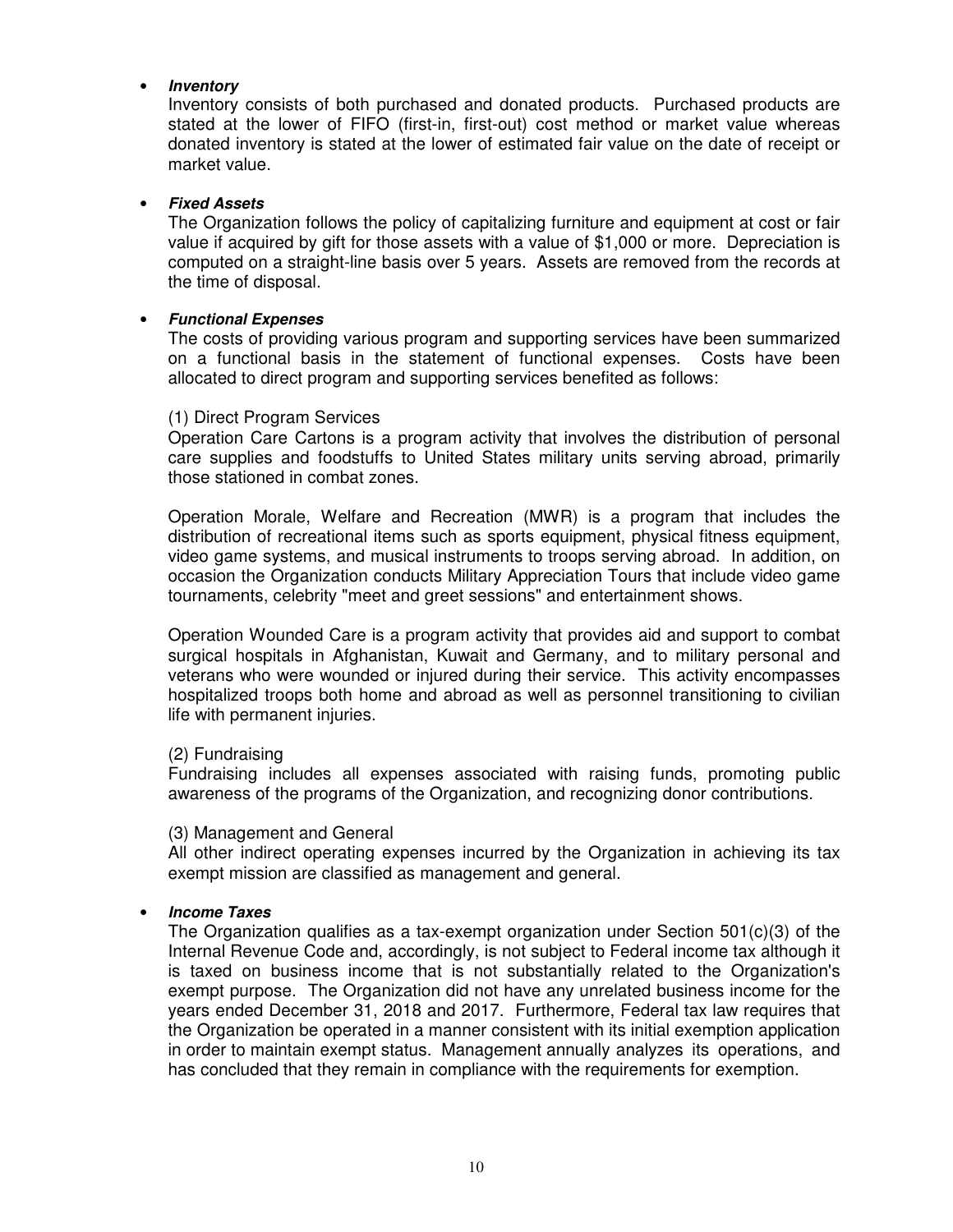The accounting standard on accounting for uncertainty in income taxes requires tax effects of an uncertain tax position be recognized in the financial statements only if the position is more likely than not to be sustained if the position were to be challenged by the taxing authority.

 The Organization's management has analyzed its tax positions, and has concluded that as of December 31, 2018 and 2017, there are no uncertain tax positions taken or expected to be taken that would require recognition or disclosure in the financial statements. The Organization is subject to routine audits by taxing jurisdictions; however, currently there are no audits for any tax periods in progress.

### • **Subsequent Events**

For the year ended December 31, 2018, the Organization has evaluated subsequent events for potential recognition or disclosure through July 3, 2019, the date the financial statements were available for issuance.

### **3. CONTRIBUTIONS RECEIVABLE**

Contributions receivable consist of a \$750 and a \$5,000 donation. The \$750 contribution was received prior to the issuance of this report. The \$5,000 donation is from a recurring significant donor and has not yet been received.

### **4. INVENTORY**

The inventory balance at December 31, 2018 and 2017 amounted to \$17,371 and \$57,370, respectively. The detail of the inventory for each year is:

|                                        |    | 2018   |    | 2017   |
|----------------------------------------|----|--------|----|--------|
| Foodstuffs and personl care items      | S  | 11,085 |    | 51,401 |
| Other (coffee makers and exercise gear |    | 6,286  |    | 5,969  |
|                                        |    | 17,371 | c  | 57,370 |
|                                        |    |        |    |        |
| Purchased items                        | \$ | 7,637  | \$ | 3,067  |
| Donated items                          |    | 9,734  |    | 54,303 |
|                                        |    | 17,371 |    | 57,370 |

## **5. EQUIPMENT**

Fixed assets consist of computer equipment in the amount of \$9,957 net of accumulated depreciation of \$8,092 in 2018 and \$6,991 in 2017. The useful life of the equipment is 5 years.

## **6. IN-KIND GIFTS**

During the years ended December 31, 2018 and 2017, the Organization received the following non-cash contributions:

| Personal care and comfort items     | 32,595<br>\$ | 78,697<br>\$ |
|-------------------------------------|--------------|--------------|
| Foodstuffs                          | 152,905      | 92,101       |
| Recreational equipment and supplies | 24,496       | 28,925       |
| Donated warehouse facilities        | 11,908       | 10,608       |
| Other                               | 1,059        | 15,347       |
|                                     | 222,963      | 225,678      |
| Special event contributions         | 28,312       | 35,923       |
| <b>Totals</b>                       | 251,275      | 261,601      |